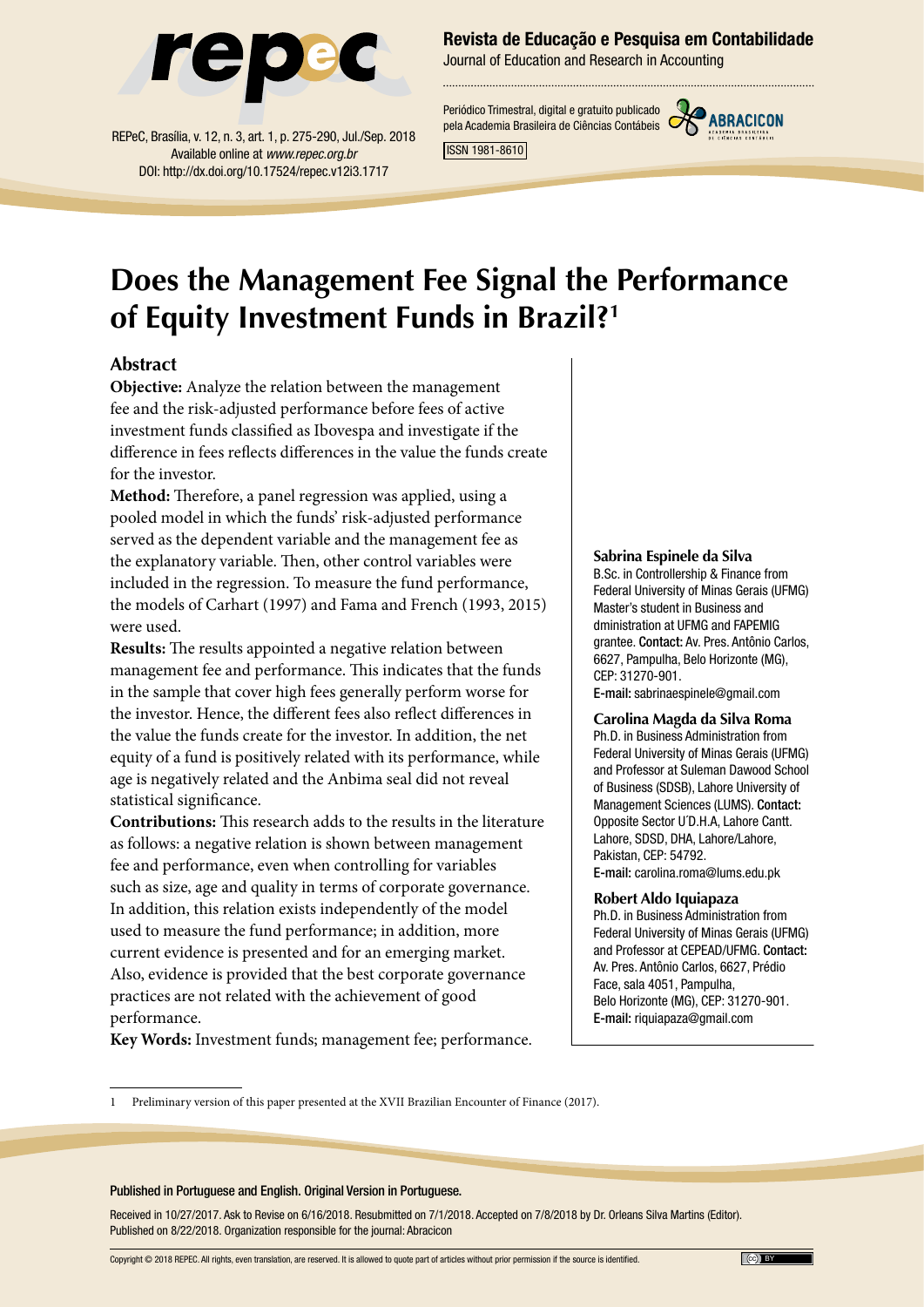

# **1. Introduction**

One of the major challenges for capital market investors is the assessment of different investment alternatives. Specifically for equity investment funds, evaluating their performance is one of the key steps in the decision-making process between whether to invest or not. This task is not so simple though, as several studies have shown that there are different characteristics of the funds that influence its performance, such as size, age and management fee (Pollet & Wilson, 2008; Gil-Bazo & Ruiz-Verdú, 2009; Castro & Minardi, 2009; Milani & Ceretta, 2013).

Given the importance of understanding the factors influencing fund performance, studies such as Chen, Hong, Huang and Kubik (2004) and Pollet and Wilson (2008) analyzed the relationship between fund size and the achievement of good performance. Chen et al. (2004) argue that, as funds grow, diseconomies of scale emerge that corrode performance. On the other hand, in Brazil, Castro and Minardi (2009) found a positive relationship between size and performance.

The age of the fund is also analyzed as a variable that relates to performance. In a way, the fund's age measures its survival in the market and the loyalty of its investors (Golec, 1996). Thus, a positive relationship between age and performance is expected and was found in the studies by Milani and Ceretta (2013) and Alda, Andreu and Sarto (2017).

With regard to fees, it is known that the management and maintenance of a fund generate costs, and these are distributed to the stockholders through the fees, which may be: management fees, performance fees and entrance and exit fees. Gil-Bazo and Ruiz-Verdú (2009) argue that, as the main service a fund provides is portfolio management, the fees they charge should reflect their risk-adjusted performance. Also according to them, "in a well-functioning mutual fund market, fund fees should be positively correlated with risk-adjusted expected returns before fees" (p. 6).

Despite the apparent positive relationship between fees and performance, studies developed in the American market evidence a negative relationship between the management fee and the performance of equity investment funds (Gil-Bazo & Ruiz-Verdú, 2009; Vidal, Vidal-García, Lean & Uddin, 2015). This divergence from the initial idea made the authors consider this relationship as anomalous.

Based on the evidence from previous work, Mansor, Bhatti and Ariff (2015), analyzing Malaysian funds, point out that the imposition of fees has an unfavorable impact on fund performance, regardless of the type of fee charged, with higher fees being related to the low performance of fund returns. The results of these authors also demonstrated a negative relationship between fees and fund returns, both for Islamic funds (funds that limit investments based on faith-based ethical issues) and for conventional funds (other funds that do not use ethical restrictions in portfolio formation).

Given the apparently intriguing results found for the relationship between fees and performance in the US funds market, the main objective in this study is to analyze if this same relation can be verified in the Brazilian fund market, considering the equity investment funds classified as Ibovespa, and to investigate whether the difference in fees reflect differences in the value that the funds create for the investor. Therefore, a panel regression was applied using a pooled model and, later, using the Fama-MacBeth model, with performance adjusted to the funds' risk as a dependent variable and the management fee as the explanatory variable. The results showed that the negative relationship observed in the US market between management fee and performance can also be observed in the Brazilian market.

This research is justified because the investment fund industry represents an important market for Brazil. This industry has shown significant growth over the last few years. According to data from the Brazilian Association of Financial and Capital Market Entities (Anbima, 2016), the consolidated net worth of the investment funds in January 2017 exceeded 3 trillion *reais*, which corresponds to more than 50% of the country's Gross Domestic Product (GDP); in contrast, in December 2004, this equity corresponded to approximately 600 billion, thus showing the great increase in the amount of resources Brazilian investment funds have managed over the years.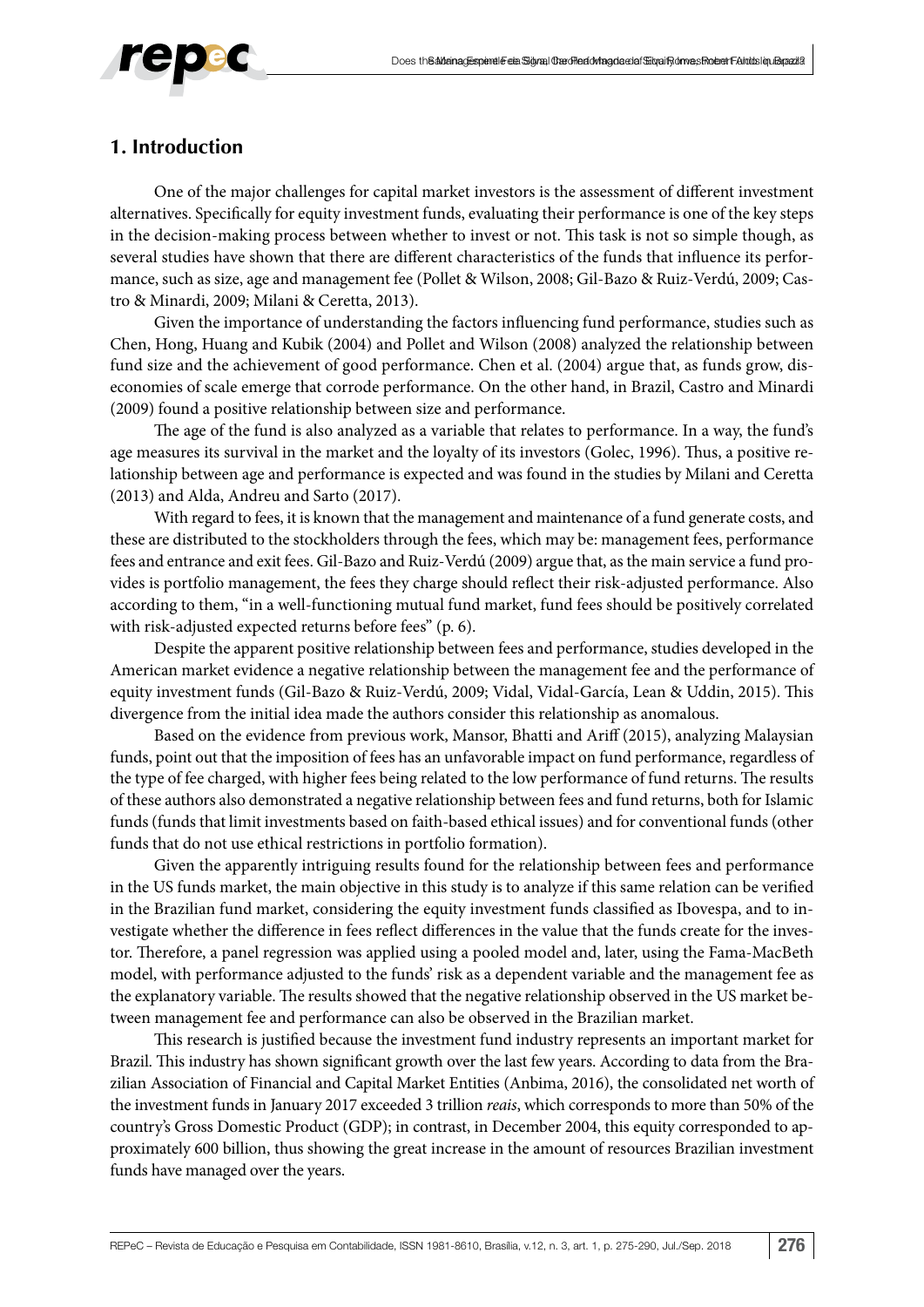

In addition, active funds seek to achieve the highest possible return in their category, as opposed to the passive funds, which follow a certain indicator. Also, active management requires greater management effort with further research and elaboration of more sophisticated strategies, increasing the cost of management, consequently raising the value of the management fee. The main question is whether the rising cost of management is offset by performance increases.

The number of Brazilian studies on this subject is scarce, especially with regard to the evaluation of the relationship between the fees the funds charge to the investor and their performance. Therefore, a broader debate is necessary in the literature, expanding the findings of other works. In this regard, the studies of Dalmácio, Nossa and Zanquetto Filho (2007) and Dalmácio, Nossa, Louzada and Santanna (2010) can be cited, who analyzed if the management fee and the performance fee are related with the performance of the equity funds. This study differs by presenting a more current database and using the four-factor model by Carhart (1997) and the three and five-factor models by Fama and French (1993, 2015) to calculate fund performance. In addition, control variables are tested to investigate the robustness of the relationship between management fees and performance. Thus, this research aims to contribute to the Brazilian literature in order to fill the gaps in this field of study.

The choice of Carhart's four-factor model (1997) and Fama and French's (1993, 2015) three and five-factor models to measure fund performance is justified, the former being one of the most used models by authors who discuss the performance evaluation of funds (Chen et al., 2004; Gil-Bazo & Ruiz-Verdú, 2009; Castro & Minardi, 2009; Vidal et al., 2015). The five-factor model of Fama and French (2015), being a more current model, was used as a complementary and test model, which constitutes a contribution of this article. Finally, the model of Fama and French (1993) was also used as a complementary analysis, following the procedure of other authors, such as Chen et al. (2004) and Gil-Bazo and Ruiz-Verdú (2009).

This research extends the results of the literature as follows: it shows that there is a negative relation between management fee and performance, even when controlling for variables such as size, age and quality in terms of corporate governance. In addition, this relationship exists independently of the model used to measure fund performance. In addition, it presents more current evidence and for an emerging market. In addition, it provides evidence that there is no relationship between best corporate governance practices and the achievement of good performance.

In practical terms, this research shows that investors should pay attention to the value of the management fee when selecting an active investment fund to invest in, as this may erode the performance delivered to the shareholder. Similarly, managers need to pay attention to managers' practices in order to minimize the management cost as much as feasible, in order to reduce the management fees and deliver better performance.

# **2. Literature Review**

#### **2.1 Management fee and the performance of the funds industry in Brazil**

The collective application of resources through investment funds provides investors with a number of benefits, such as access to markets that are unlikely to be accessed individually; greater diversification of risks; professional management; and safer investments. Milani and Ceretta (2013) point out that the main advantage of a fund is to provide specialized management for inexperienced investors.

Brazilian funds, in addition to significant growth, also show greater diversification in the management of the resources managed. In 1980, the funds invested only in equity; in 2000, then, fixed income investment funds prevailed. Data from Anbima (2017) show that 48% of total industry equity is in fixed income funds, while 4.3% is in equity funds; in 2000, 87% of the total equity of the industry was in fixed income funds.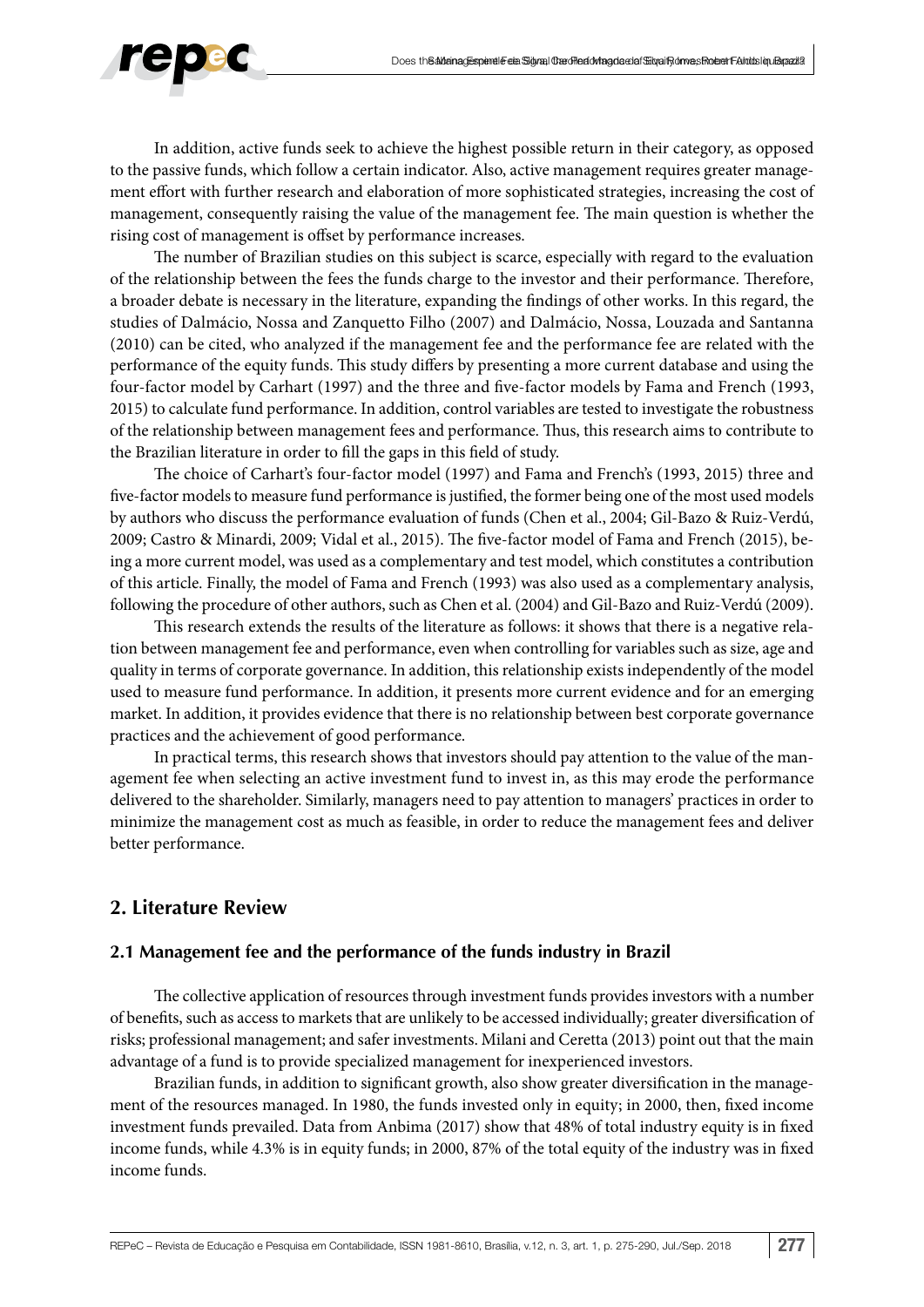Brazilian industry ended the year 2015 with 3 trillion in net worth, capturing 7 billion in the domestic market, which turned it into the seventh largest resource management industry in the world in 2014, according to information from the Brazilian Financial and Capital Markets Association (Anbima) and the Getúlio Vargas Foundation (FGV) (2016).

In terms of regulation, the Brazilian Securities and Exchange Commission (CVM) is primarily responsible for the Brazilian funds industry and published the new CVM Instruction 555 in 2014, which replaces CVM Instruction 409/2004, simplifying rules and the structure of the investment funds themselves and defining concepts and characteristics of the funds and types of investors. In addition to the CVM, Anbima also self-regulates the Brazilian fund industry, compiling and providing information and data about it.

There is a wealth of literature on performance, whether risk-adjusted or not, generated by the active management of investment funds, especially in the United States, where the industry is more developed and more representative (Sharpe, 1966; Jensen, 1968; Grinblatt and Titman, 1989, among others), but this literature has hardly discussed one of the main costs of managing investment funds for stockholders. Grinblatt and Titman (1989) argue that fees (management and performance) and transaction costs ultimately dilute the abnormal returns the fund managers generate. According to this study, one can observe abnormal performance (above average) only by examining gross returns, from which transaction costs, fees or other expenses have not been subtracted yet. Their study compared the abnormal return of active and passive investment strategies, with and without transaction costs, fees and expenses, for the period 1975-1984.

Dellva and Olson (1998) investigated the relationship between the various fees the funds charged and the performance adjusted to their risk. The sample consisted of mutual equity funds from 1987 to 1992. They concluded that funds with sales commission charges (charged at the time of purchase, frontend load) obtained lower risk-adjusted performance than funds without this charge. In addition, that 12b-1 (annual marketing) fees, deferred sales costs and redemption fees increase fund expenditures and only a limited number of funds achieve risk-adjusted performance to justify them. The authors also point out that the absence of fees cannot be interpreted as a sign of superior performance, as most funds that do not charge a fee also gain on average risk-adjusted negative returns.

Gil-Bazo and Ruiz-Verdú (2009) investigated whether the differences in the rates charged by the funds reflected differences in the values these funds create for the investor. They used a sample of investment funds in active management stock from December 1961 to December 2005, excluding from the sample passive and institutional funds. The authors used regressions of the surplus return before the fees on the risk factors of the Carhart model (1997); they also used the three-factor model of Fama and French (1993) and the Fama-MacBeth procedure. Their results showed that there is a negative relationship between the fees charged by the funds and their performance. The authors attempted to explain the reason for this negative relationship by studying fund characteristics such as fund governance, operating cost, fund strategy and others.

Mansor et al. (2015) examined the comparative performance of two types of funds - Islamic funds (faith-based ethical funds) and conventional funds (other funds that do not use ethical filtering in portfolio formation) - to find out if investor returns are affected by different rates and if the returns are significantly different. At the same time they investigated whether there is evidence of the market timing ability of fund managers. They used a sample of 106 equity funds in Malaysia between 1990 and 2009. They concluded that the fees, no matter whether they are compulsory, expense fees or both, significantly affect the equity fund performance, reducing the performance and the investors' return. In addition, they also rejected the managers' market timing skills, which they appointed as one of the justifications for charging high rates.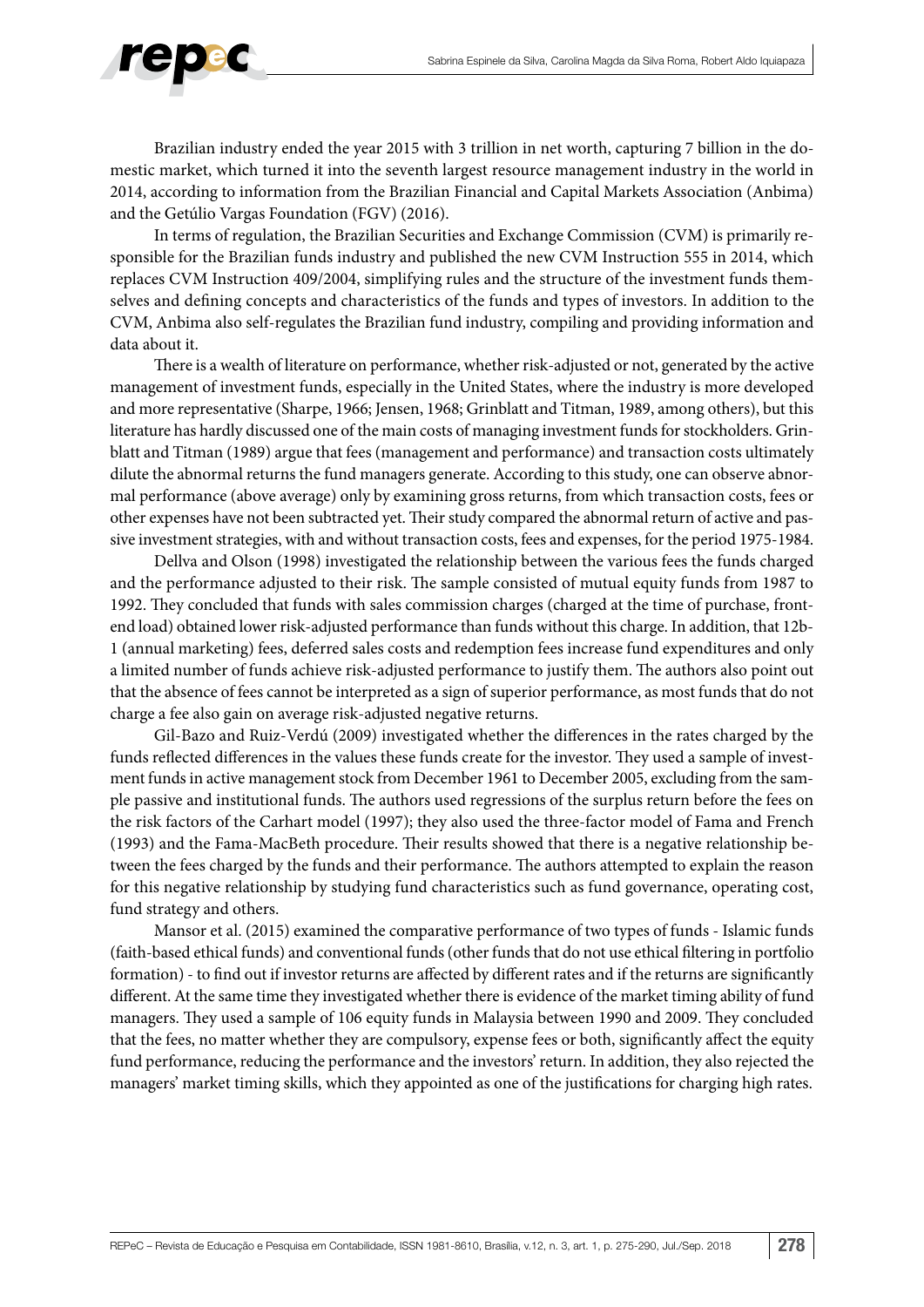

Vidal et al. (2015), seeking to understand the relationship between fund fees and the predictability of returns, examined the relationship between individual fund returns and fees, controlling for various macroeconomic variables. They analyzed monthly returns of 37,166 registered US funds (restricted to active management funds), using four macroeconomic variables to consider variations in business conditions, such as: default spread, dividend yield, one-month treasury bill fee and term spread (difference between income from treasury bills of ten years and three months). The authors used Carhart's four-factor model (1997) to calculate the performance of funds before fees. Their results showed that there is a negative relationship between the fund performance before fees and the fees they charge to investors. In addition, they found that the funds show evidence of predictability of negative returns for expense fees, i.e. lower net performance would be expected in the future from funds with higher fees.

Haque and Ahmed (2015) studied the relationships between the conditional and unconditional abnormal returns generated by the Australian fund managers and the expenses they incurred. The authors used monthly returns, net of expenses from June 1992 to December 2013. Abnormal returns were assessed using the model of Fama and French (1993) and an augmented version of this model to include the period of recession and booming of the market. They found that Australian retail funds charging high rates generate relatively low post-fee risk-adjusted returns, both unconditionally (regardless of market condition) and under poor economic conditions. They concluded that Australian funds charge more in fees than they generate in returns for investors when the risk is accounted for, both under strong and weak economic conditions.

Among the studies carried out in the Brazilian market, Dalmácio et al. (2007) aimed to find out if the management fee attributed to investment fund management institutions is related to the performance (risk x return) of these funds. For this purpose, they analyzed the active Ibovespa and IBrX equity funds in the period from May 2001 to December 2003. Based on the data, the authors calculated the volatility and the Sharpe Index used as an indicator of performance; then, they associated the management fee to the respective Sharpe indices of each fund and calculated the linear correlation coefficient and Pearson's moment-to-product correlation coefficient between these variables. They found that there is no relationship between the management fee and the performance of the active Ibovespa equity funds and that there is weak correlation between the management fee and the performance of the active IBrX equity funds.

Dalmácio et al. (2010) investigated whether there is a relationship between the performance fee charged by the fund manager and the performance (risk x return) of these funds. For this reason, they analyzed the Brazilian active Ibovespa equity funds from May 2001 to December 2003. The authors compared the averages between the 32-month profitability of the funds that charge a performance fee against the 32-month profitability of the funds that do not charge this fee. They also analyzed the volatility and Sharpe's index of these funds by means of comparison using a t-test. The conclusion of this study was that there is no relationship between the performance fee charged by asset management institutions and the performance (risk x return) of these funds. The study showed that there is no evidence to state that the profitability of funds that charge performance fees is greater than the profitability of those that do not charge those fees.

Chart 1 summarizes the studies presented, demonstrating the main objectives and results found in the literature regarding the relationship between the management fee and the performance of investment funds.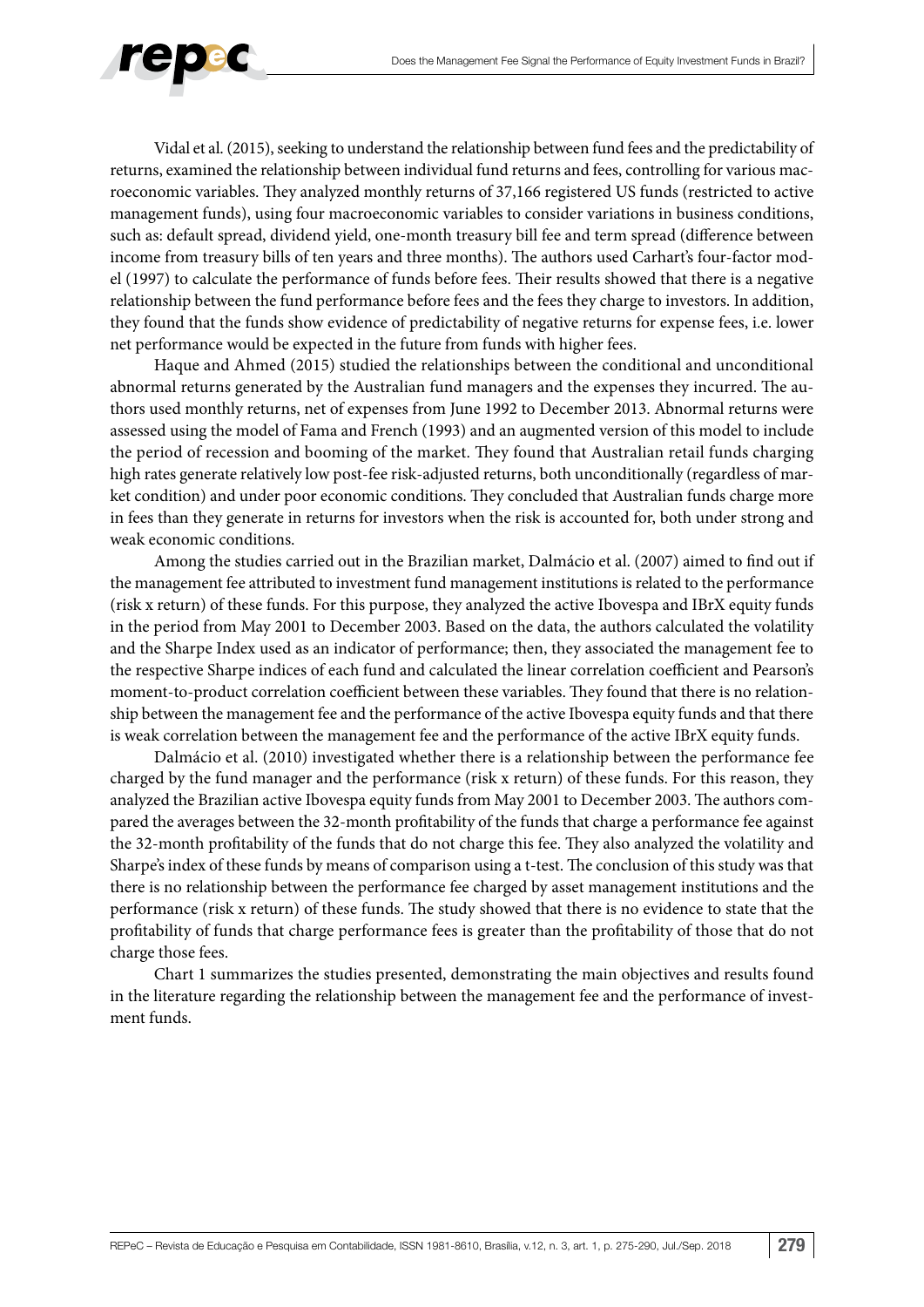

| <b>Author</b>           | Year | <b>Objective</b>                                                                                                                                                                                                                                                                                                       | <b>Main Results</b>                                                                                                                                                                                                                                                                                                                                                        |
|-------------------------|------|------------------------------------------------------------------------------------------------------------------------------------------------------------------------------------------------------------------------------------------------------------------------------------------------------------------------|----------------------------------------------------------------------------------------------------------------------------------------------------------------------------------------------------------------------------------------------------------------------------------------------------------------------------------------------------------------------------|
| Grinblatt and Titman    | 1989 | Compare the abnormal return<br>of active and passive investment<br>strategies, with and without<br>transaction costs, fees and<br>expenses in the period 1975-<br>1984.                                                                                                                                                | Abnormal (above-average) performance can<br>be observed by simply examining the gross<br>returns, from which transaction costs, fees<br>or other expenses have not been subtracted<br>yet.                                                                                                                                                                                 |
| Dellya and Olson        | 1998 | Investigated the relation between<br>the different fees the funds<br>charge and the risk-adjusted<br>performance.                                                                                                                                                                                                      | Funds with sales commission charges<br>(charged front-end load) achieve lower risk-<br>adjusted performance than funds without<br>this charge. In addition, 12b-1 fees (annual<br>marketing fee), deferred sales costs and<br>rescue fees increase the fund expenses and<br>only a limited number of funds achieve a<br>risk-adjusted performance able to justify<br>them. |
| Dalmácio et al.         | 2007 | Investigated if the management<br>fee charged by the investment<br>fund management institutions is<br>related with the performance (risk<br>x return) of these funds.                                                                                                                                                  | Verified that there is no relation between<br>the management fee and the performance<br>of the Ibovespa ativo stock funds and that<br>a weak correlation exists between the<br>management fees and the performance of<br>the IBrX ativo stock funds.                                                                                                                       |
| Gil-Bazo and Ruiz-Verdú | 2009 | Investigated if the differences<br>in the fees the funds charged<br>reflected differences in the<br>values these funds create for the<br>investor.                                                                                                                                                                     | Showed that a negative relationship exists<br>between the charges the funds cover and<br>their performance.                                                                                                                                                                                                                                                                |
| Dalmácio et al.         | 2010 | Investigated the existence of a<br>relation between the performance<br>fee, charged or not, by the fund<br>manager and the performance<br>(risk x return) of these funds.                                                                                                                                              | Concluded that there is no relation between<br>the performance fees charged or not by the<br>management institutions of the active stock<br>funds and the performance (risk x return) of<br>those funds.                                                                                                                                                                   |
| Mansor et al.           | 2015 | Examined the comparative<br>performance of two types<br>of funds (Islamic funds and<br>conventional funds), aiming to<br>discover if the different fees affect<br>the investors' returns and if the<br>returns are significantly different,<br>also looking for proof of the fund<br>managers' market timing capacity. | Concluded that the fees, whether<br>compulsory, expense fees or both,<br>significantly affect the performance of<br>stock funds, reducing the performance<br>and the investors' return. In addition, they<br>also rejected the managers' market timing<br>skill, which they appointed as one of the<br>justifications for charging high fees.                              |
| Vidal et al.            | 2015 | Aimed to understand the<br>relationship between the fund<br>fees and the predictability of the<br>returns and examined the relation<br>between the individual returns of<br>the funds and the fees, controlling<br>for several macroeconomic<br>variables.                                                             | Its results showed that a negative<br>relationship exists between the fund<br>performance before the fees and the fees<br>they charge the investor. In addition, they<br>concluded that the funds show evidence<br>of predictability of negative returns for<br>expense fees.                                                                                              |
| Haque and Ahmed         | 2015 | Studied the relations between<br>the conditional and unconditional<br>abnormal returns produced<br>by the managers of Australian<br>equity investment funds and the<br>expenses they charge.                                                                                                                           | Discovered that the Australian retail funds<br>that charge high fees produce relatively<br>low post-fee risk-adjusted returns, both<br>unconditionally (independent from the<br>market condition) and in weak economic<br>conditions.                                                                                                                                      |

**Chart 1.** Synthesis of main results found in the literature concerning the management fee and performance of investment funds

Source: created by the authors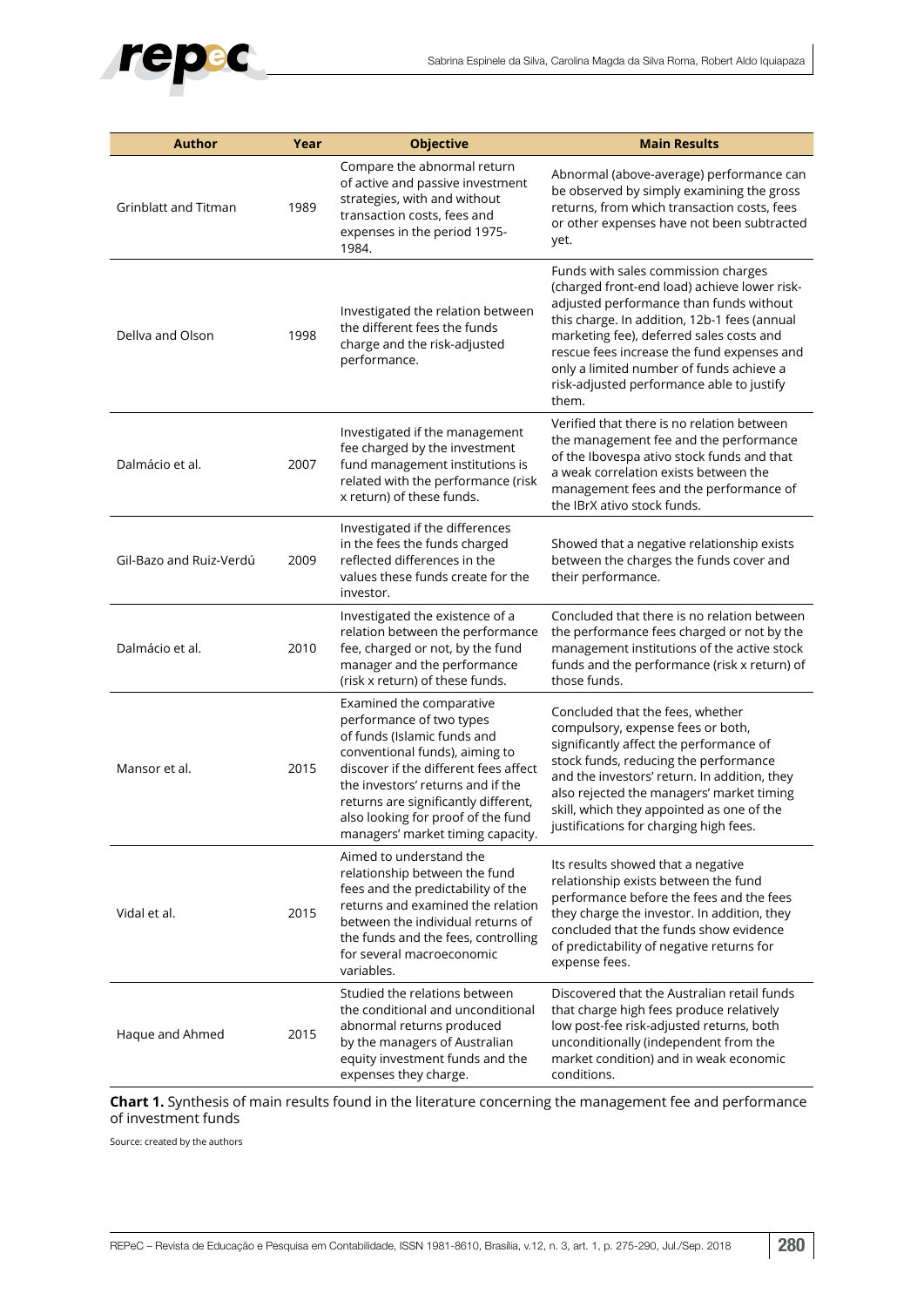

#### **2.2 Performance assessment models**

Since Modern Portfolio Theory, proposed by Markowitz (1952), much has been discussed about the process of portfolio construction and evaluation. The performance evaluation of a portfolio is one of the parts of an investor's decision-making process between investing or not.

Investment fund performance measuring is done with the aid of mathematical models. Jensen (1968), in evaluating the performance of funds, proposed an evaluation measure that corresponded to the intercept of the regression obtained through the use of the capital asset pricing model (CAPM). This measure was known as Jensen's alpha and represents the abnormal return achieved by the fund.

The CAPM model, however, despite being a widely used model, undergoes several points of criticism (Ross, 1976; Roll, 1977; Fama and French, 1996). Ross (1976) argues that the model has inconsistencies in considering a single measure of risk in asset valuation. Thus, in the literature, other models have emerged to expand on the CAPM model and its explanatory power.

Fama and French (1993) proposed adding two additional factors to the CAPM model; a size factor and a book-to-market factor. According to these authors, investors would demand a premium not only for the market risk proposed by the CAPM model, but also for the risk related to the size of the company and the risk related to the book value indicator in relation to the market value.

Afterwards, Carhart (1997), when evaluating the predictability of investment fund performance, adds the momentum factor to the model proposed by Fama and French (1993). The momentum factor can be defined as the strategy to buy assets that have performed well in the previous months (short term) and to sell assets with low income in the same period. It will determine the manager's ability to keep up past positive and negative returns in the future.

More recently, Fama-French (2015) updated the three-factor model and created a five-factor model, incorporating two new risk factors into the first: profitability and investment.

The Brazilian and international studies have indicated preference for using Fama and French (1993) and Carhart's (1997) models to measure the performance of investment funds (Carhart, 1997; Chen et al., 2004; Gil-Bazo & Ruiz-Verdú, 2009; Casto & Minardi, 2009; Nerasti & Lucinda, 2016; Paz, Iquiapaza & Bressan, 2007).

# **3. Method**

#### **3.1 Description of sample data**

The data for the analysis were collected in the database provided by Anbima, Sianbima 4.3.7. Information on funds classified as Ibovespa Activo was collected according to Anbima's new ranking of funds. For each fund, the value of the quota, the shareholders' equity and the start date of the fund were collected, as well as the code, name, management fee, performance fee and its return, on a monthly basis, considering the period from January 2009 to September 2015, chosen based on the availability of the data.

Following the procedures performed by Gil-Bazo and Ruiz-Verdú (2009) a restriction was established that, to remain in the sample, the fund should have at least 48 months of return data. Thus, all funds that had less than 48 months of return data were excluded from the sample. In addition, still following the authors' method, as a guarantee that the results were not influenced by differences between types of management or type of investor the funds are offered to, the sample consisted only of active and retail funds. Thus, the results can be compared with the literature.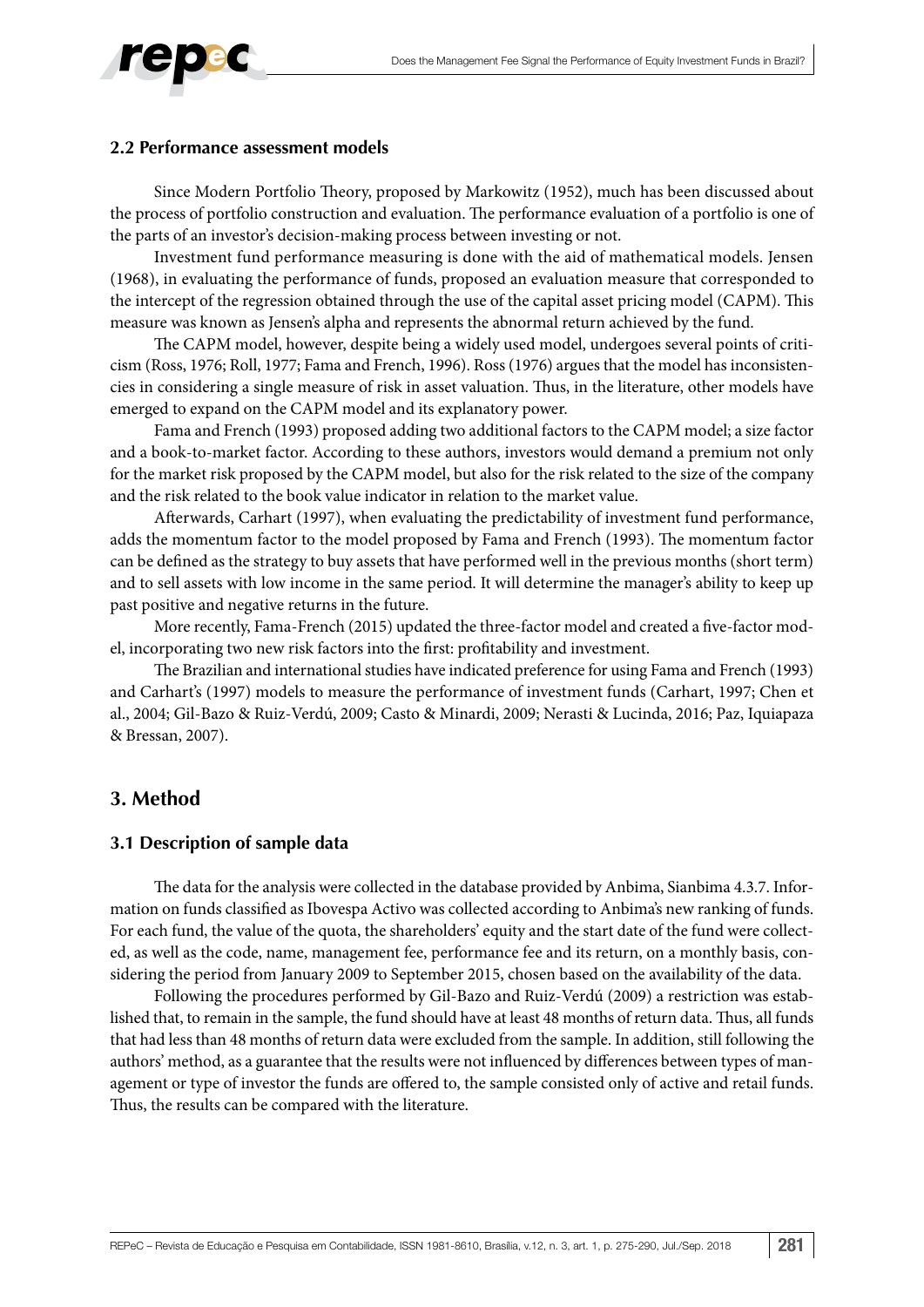

### **3.2 Calculation of return before fees**

To calculate the return before fees, the procedures by Castro and Minardi (2009) and Paz *et al.* (2017) were adopted. First, the monthly net return of each fee was calculated in accordance with Equation 1:

$$
NetRet_{i,j} = \frac{Quota_{i,j} - Quota_{i,j-1}}{Quota_{i,j-1}}
$$
\n
$$
(1)
$$

Where:

- *Quota<sub>it</sub>* = quota value of fund i (R\$) at the end of month t;
- *Quota*<sub>*it,1*</sub> = quota value of fund i (R\$) at the end of month t-1;

After calculating the return net of fees, the gross monthly return (return before fees) was calculated according to Equation 2:

$$
Gross. Ret._{i,t} = Net. Ret._{i,t} + ((1 + manfee)^{(1/12)} - 1)
$$
\n(2)

The factor 1/12 is due to the fact that the information disclosed about the fees is detailed in annual terms. Therefore, the management fees were also transformed into monthly fees according to the model in Equation 3.

$$
monfee_{i,t} = ((1 + manfee)^{(1/12)} - 1)
$$
\n(3)

#### **3.3 Fund performance estimation**

To estimate the fund performance before the fees, Carhart's four-factor model was used (1997), similar to the procedures by Gil-Bazo and Ruiz-Verdú (2009). This model is described in Equation 4.

$$
r_{i,t} - r_{f,t} = \alpha_{i,t} + b_{i,t}(r_{m,t} - r_{f,t}) + s_{i,t}SMB_t + h_{i,t}HML_t + p_{i,t}PR1YR_t + \varepsilon_{it}
$$
(4)

Where:

- $r_{i,t}$   $r_{i,t}$  = return before fees of fund i in month t superior to the risk-free asset return in month *t*;
- $SMB_1 = Small$  *Minus Big* premium for the size factor in month *t*;
- *HML*<sub>*r*</sub> = *High Minus Low* premium for the book value / market value factor (BV/MV) in month *t*.
- *PR1YR<sub>t</sub>* = *Prior 1-year momentum* premium for the momentum factor in month *t*.
- $\varepsilon_i$ = Error term of the model.

The factors used in the Carhart model (1997) were obtained through the construction of portfolios with all the Brazilian shares registered on BM & FBOVESPA. The procedures performed to construct the factors are described in section 3.3.1.

The estimation was performed in two stages. In the first stage, regressions were executed with all funds that had at least 48 months of return data. The excess return was reversed before the fees against the risk factors in the previous five years, in a moving window. Then, in the second stage of estimation, the risk-adjusted performance of fund i was estimated as the difference between the surplus return before interest rates and the realized risk premium, defined as the beta vector multiplied by the vector of realized factors in month t.

In addition, besides Carhart's (1997) model, Jensen's alpha was also calculated using the models of Fama and French (1993), which considers only three factors (market risk premium, size and book value/market value) and by the model of Fama and French (2015), which adds the profitability (RMW – Robust-Minus-Weak) and investment (CMA – Conservative-Minus-Aggressive) factors to the model of Fama and French (1993).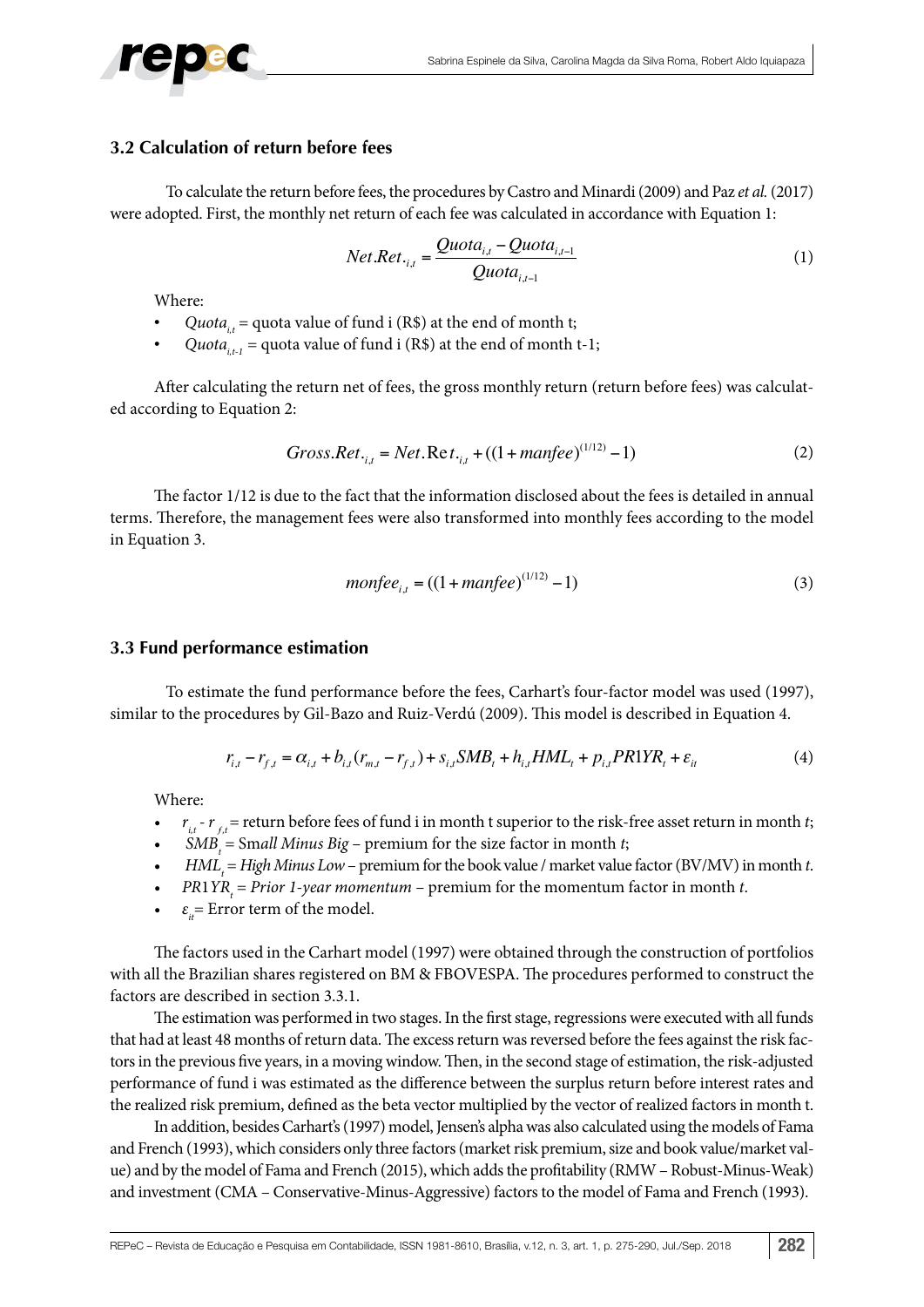

#### **3.3.1 Construction of risk factors in Fama-French (1993, 2015) and Carhart (1997)**

In order to estimate the factors used in the multifactor model, portfolios were constructed. All portfolios were established at the end of June of year t-1 (last trading day). The portfolios included all stocks listed on BM & FBOVESPA with available data, excluding financial institutions and companies that had negative book value.

The first factor, the market risk premium, was constructed as the difference between the monthly returns of the Ibovespa index and the risk-free monthly returns of the fee (CDI).

Similar to the procedure of Fama and French (1993), stocks were ranked according to size relative to the median of their market value in small and large. Soon after, the percentiles of the book value / market value ratio (BV/MV) were used to divide them into three groups: high ratio (> 70), neutral (between 70 and 30) and low ratio (<30), resulting in six portfolios relating size and BV/MV ratio. According to Fama and French (2015), the SMB factor (BV/MV) is defined as the difference between the average monthly return of the three small stock market portfolios and the average monthly return of the three stock portfolios with large market capitalization (large stocks). This factor was also used for the Carhart model (1997) in this study.

Fama and French (2015) also present the variables SMB (profit.) and SMB (invest.), which are ways to verify the effect of size on profitability and investment. Thus, the SMB (profit.) is the average of the returns of three small and large portfolios, classified based on the percentiles of the operating profitability ratio (robust, neutral and weak), and the SMB (invest.) is the average of returns from three small and large portfolios, classified based on the percentiles of the investment ratio (conservative, neutral and aggressive). The percentiles remain the same (> 70, between 70 and 30, <30). Thus, the SMB factor for the model of Fama and French (2015) consists of the average of the returns of the three factors mentioned above - SMB (BV/ MV), SMB (invest.), SMB (profit.).

The book value/market value (HML) factor was computed as the difference between the average monthly return of the two stock portfolios with high book value/market value (BV/MV) and the average monthly return of the two stock portfolios with low BV/MV index.

For the construction of the momentum factor in the Carhart (1997) model, with the same portfolios constituted for the three-factor model, the stocks were ranked based on the accumulated returns of the last 11 months and divided into two groups (winners and losers), based on the median of the accumulated returns. The momentum factor (MOM) is defined as the difference between the average monthly return on the two winning equity portfolios and the average return on the two losing equity portfolios.

The profitability factor (RMW) was calculated as the difference between the average monthly return on the two highly profitable equity portfolios and the average monthly return on the two poorly profitable equity portfolios.

The investment factor (CMA) was calculated as the difference between the monthly average return on the two low-investment portfolio (conservative) and the average monthly return on the two (aggressive) high-investment portfolios.

#### **3.4 Econometric estimation**

To answer the proposed research question, after calculating the risk-adjusted fund performance, a regression was calculated in which fund performance served as the dependent variable and the management fee as the explanatory variable. Gil-Bazo e Ruiz-Verdú (2009) applied a similar procedure.

A panel regression was performed using a pooled model, followed by the Fama-MacBeth model, as described in Equation 5.

$$
\alpha_{it} = \delta_{ot} + \delta_l \text{manfe} \, e_{it} + \xi_{it} \tag{5}
$$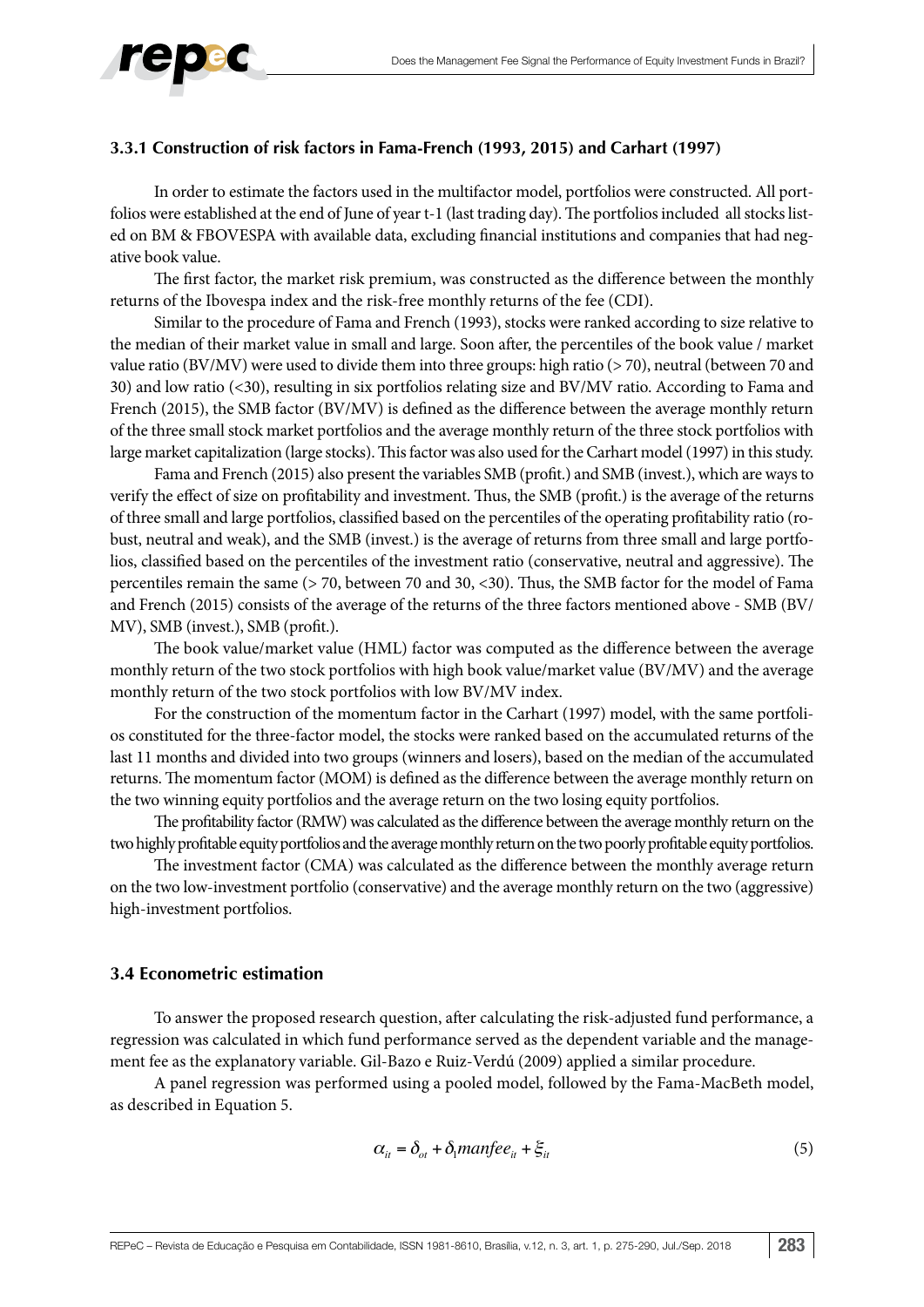

Where:

- $\alpha_{it}$  = risk-adjusted performance before fees of fund i in month t;
- *manfee<sub>it</sub>* = management fee of fund i in month t;

The fund performance was measure using Jensen's alpha, obtained from Fama and French (1993), Carhart (1997) and Fama and French's (2015) models, all applied in the model of Equation 5.

Like the effect of the management fees, in other studies, empirical evidence was surveyed for additional variables affecting performance. In Chart 2, the variables chosen for use in this study have been summarized, aiming to test the robustness of the results, as well as the authors who used them and the results found for this relationship. It is highlighted that the expected relationship is based on the evidence found in background studies.

| <b>Variable</b> | <b>Specification</b>                                                                                                      | <b>Source</b>                                                                                                       | <b>Expected Relationship</b> |
|-----------------|---------------------------------------------------------------------------------------------------------------------------|---------------------------------------------------------------------------------------------------------------------|------------------------------|
| Size            | Natural logarithm of Net Equity of<br>the Fund.                                                                           | Chen et al.(2004);<br>Milani and Ceretta (2013);<br>Carneiro (2014); Paz, Iquiapaza and<br>Bressan (2017);          | $+/-$                        |
| Age             | Number of years the fund has been<br>functioning (calculated at the end of<br>each period).                               | Milani and Ceretta (2013)                                                                                           | $+/-$                        |
| Management fee  | Fee charged by some funds to cover<br>management and other costs.                                                         | Gil-Bazo and Ruiz-Verdú (2009);<br>Mansor et al. (2015); Vidal et al. (2015);<br>Carneiro (2014); Paz et al. (2017) |                              |
| Seal            | Dummy variable:<br>(1) Fund holds Anbima seal of<br>regulation and best practices;<br>(0) Fund does not hold Anbima seal. | Paz et al. (2017)                                                                                                   | $\ddot{}$                    |

Obs.: Expected Relationship according to previous empirical evidence.

**Chart 2.** Empirical evidence of other variables influencing performance Source: created by the authors

Thus, after estimating the effect of the management fees on performance, a new regression model was applied, now including the variables size (natural logarithm of fund equity), age (measured in years of activity of the fund), Anbima seal (proxy to measure the funds' compliance with best corporate governance practices) and management fee (management cost of fund). This model has been specified in Equation 6.

$$
\alpha_{it} = \delta_{ot} + \delta_l \text{manfe} \, e_{it} + \delta_2 \text{Si} z_{it} + \delta_3 \text{Age}_{it} + \delta_4 \text{Seal}_{it} + \xi_{it} \tag{6}
$$

The interquartile interval was analyzed to identify outliers, in accordance with other authors (Favero, Belfiore, Silva & Chan, 2009; Carneiro, 2014). Observations considered as outliers were excluded from the sample. This detection method of outliers was chosen because of its robustness, in view of the absence of influence from external value, as opposed to method that consider the standard deviation in the detection of atypical values for example.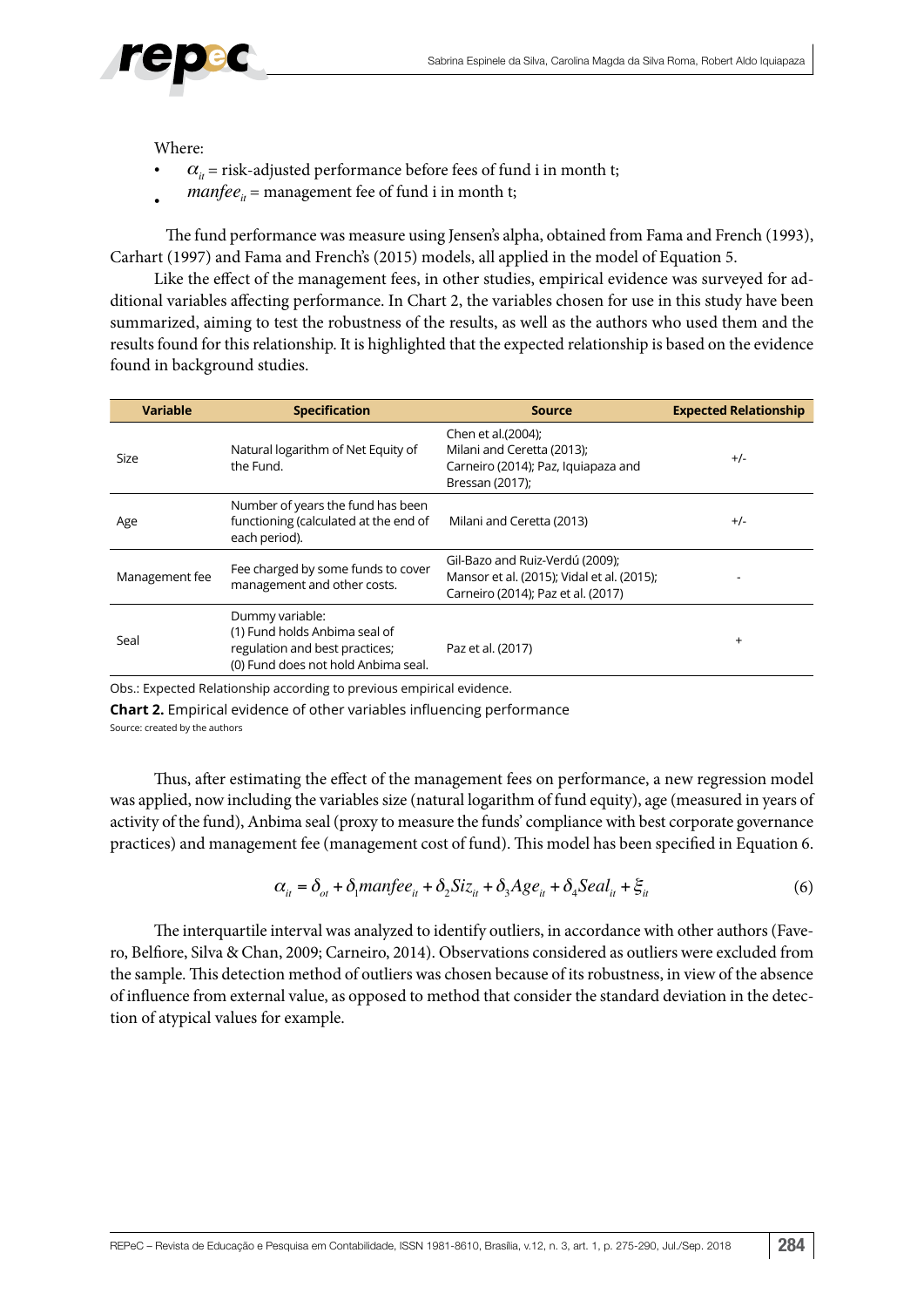

# **4. Results and Analysis**

# **4.1 Descriptive statistics of funds in the sample**

After the restrictions established according to the method, the final sample of active Ibovespa funds consisted of 152 funds, with a mean age of 12 years and mean management fee of 0.16 % per month. On average, these funds manage a net worth of 61.41 million *reais*. The descriptive statistics of the funds in the sample are displayed in Table 1.

#### Table 1

| <b>Indicators</b>              |       | <b>Active Iboy, Stock</b>      |           |
|--------------------------------|-------|--------------------------------|-----------|
| <b>Number of Funds</b>         |       | 152                            |           |
| Management Fee                 |       | Age                            |           |
| Maximum (in % p.m.)            | 0.53% | Maximum                        | 36.19     |
| Mean (in % p.m.)               | 0.16% | Mean                           | 12.31     |
| Minimum (in % p.m.)            | 0.00% | Minimum                        | 0.76      |
| Standard Deviation (in % p.m.) | 0.11% | <b>Standard Deviation</b>      | 8.37      |
| Net Equity in million BRL      |       | Monthly Return (in %)          |           |
| Maximum                        | 1373  | Maximum (in % p.m.)            | 36.16%    |
| Mean                           | 61.41 | Mean (in $%$ p.m.)             | $-2.91%$  |
| Minimum                        | 0.97  | Minimum (in % p.m.)            | $-36.75%$ |
| Median                         | 17.26 | Median (in % p.m.)             | $-2.67%$  |
|                                |       | Standard Deviation (in % p.m.) | 13.51%    |

### **Descriptive statistics of sample funds, monthly data from 01/2014 to 09/2015**

Obs.: (in % p.m.) – percentage per month

Source: Created by the authors based on the sample data

As regards the risk-adjusted performance before fees, on average, the funds' performance is negative, and the results calculated by the three proposed models presented similar results (Table 2).

#### Table 2

#### **Descriptive statistics of Active Ibovespa fund performance (Jensen's alpha)**

|                           |            | <b>Model</b>              |            |                           |            |
|---------------------------|------------|---------------------------|------------|---------------------------|------------|
| <b>Carhart (1997)</b>     |            | Fama and French (1993)    |            | Fama and French (2015)    |            |
| Minimum                   | $-0.46300$ | Minimum                   | $-0.45550$ | Minimum                   | $-0.47080$ |
| Mean                      | $-0.02420$ | Mean                      | $-0.02274$ | Mean                      | $-0.02076$ |
| Median                    | $-0.01820$ | Median                    | $-0.01854$ | Median                    | $-0.01766$ |
| Maximum                   | 0.35830    | Maximum                   | 0.36390    | Maximum                   | 0.41840    |
| <b>Standard Deviation</b> | 0.13375    | <b>Standard Deviation</b> | 0.13187    | <b>Standard Deviation</b> | 0.13414    |

Source: Created by the authors based on the research data

As observed, the funds' performance is spread. To give an example, according to the model by Fama and French (2015), the Jensen's alpha coefficient of the funds ranged between – 0.47 and 0.42 p.m., with standard deviation of 13.41%. This variation may reflect the particular characteristics of each. This aspect will be analyzed further ahead when the results of the regressions are observed, controlled by the fund characteristics.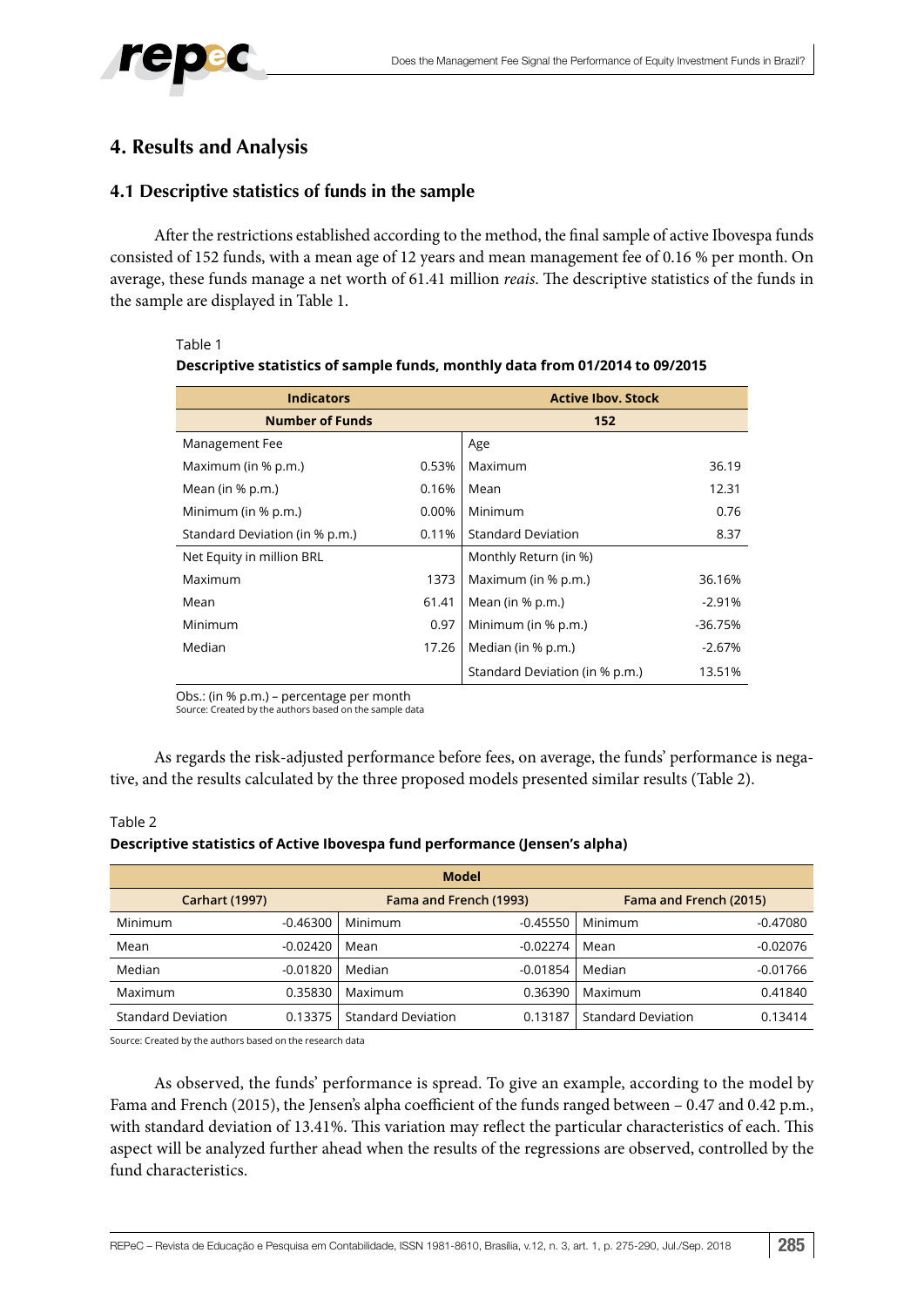

## **4.2. Analysis of performance determinants**

The results of the model proposed in Equation 5 can be observed in Table 3. Using different correction procedures for self-correlation and heteroscedasticity, the results point towards a strongly negative relationship between management fee and performance – the latter being measured using Jensen's alpha.

#### Table 3

|  |  | Regression analysis (performance explained by management fee) |  |
|--|--|---------------------------------------------------------------|--|
|  |  |                                                               |  |

| <b>Risk-adjusted performance</b> | <b>Correction Method</b><br>(Standard errors) | <b>Coefficient</b> | <b>Adjusted R<sup>2</sup></b> | <b>F-test</b> |
|----------------------------------|-----------------------------------------------|--------------------|-------------------------------|---------------|
| Carhart                          | White                                         | $-15.457***$       | 0.01702                       | $31.26***$    |
| Carhart                          | Clustered <sup>1</sup>                        | $-15.46**$         | 0.01702                       |               |
| Carhart                          | Fama-MacBeth                                  | $-14.572***$       | 0.02064                       |               |
| Fama and French (1993)           | Clustered <sup>1</sup>                        | $-15.675**$        | 0.01805                       | $33.13***$    |
| Fama and French (1993)           | Fama-MacBeth                                  | $-15.069***$       | 0.02302                       |               |
| Fama and French (2015)           | Clustered <sup>1</sup>                        | $-14.314**$        | 0.0145                        | $26.71***$    |
| Fama and French (2015)           | Fama-MacBeth                                  | $-13.406$ ***      | 0.01898                       |               |

Obs.: <sup>1</sup> Clustered per month and per fund, \*, \*\*, \*\*\* indicate statistical significant at 5%, 1% and 0.1%, respectively. Source: research results

As with the results by Gil-Bazo and Ruiz-Verdú (2009) for the American market, there is also a negative relationship between the management fee and the risk-adjusted performance before fees in the Brazilian market. This is an indication that funds with high fees do not necessarily provide high returns to the investor and, thus, the differences in fees also reflect differences in the value the funds create for the investor.

In Brazil, Rochman and Ribeiro (2003) also observed a negative effect of the management fee on the Sharpe ratio of Brazilian open funds (a measure of performance that relates risk and return). According to these authors, this negative relation can signal the occurrence of information asymmetry. Thus, smaller investors who have less information (knowledge) about the industry as a whole end up investing in funds with low profitability and high management fees; on the other hand, more knowledgeable investors looking for funds with lower fees and higher returns.

Similarly, Gil-Bazo and Ruiz-Verdú (2008) consider that the revenues of a fund come from the fees and value of the funds' equity. Thus, in a scenario where the quality of the fund is not observable (high quality funds being those capable of generating greater value for the investor), high-quality funds can be differentiated by the lower fees and are likely to dominate the market of sophisticated investors. Thus, poor-quality funds will focus on attracting investments from unsophisticated investors. Therefore, interaction is needed between asymmetric information and the presence of unsophisticated investors in the market.

In the Brazilian market, Paz et al. (2017) conclude, through the results of their studies, that institutional investors are able to obtain better investment conditions (lower management fees and better performance). This would be consistent with the positive relationship between increased investor monitoring capacity and fund performance (greater monitoring implies better performance).

A conclusion that resembles that of Rochman and Ribeiro (2003), Gil-Bazo and Ruiz-Verdú (2008) and Paz et al. (2017) comes from Vidal et al. (2015), in which they argue that this negative relationship may be a consequence of the funds that strategically establish the value of the fees based on their previous or expected performance. Thus, funds with low performance tend to raise fees because their investors are less sensitive to the performance of the funds. On the other hand, top performing funds maintain low fees to compete for performance-sensitive investors.

The results obtained using the model of Equation 6, in which, in addition to the effect of management fees, the effect of other variables on performance is explored, can be observed in Table 4. The main result is similar to that presented in Table 3 - a negative relationship between performance and management fee.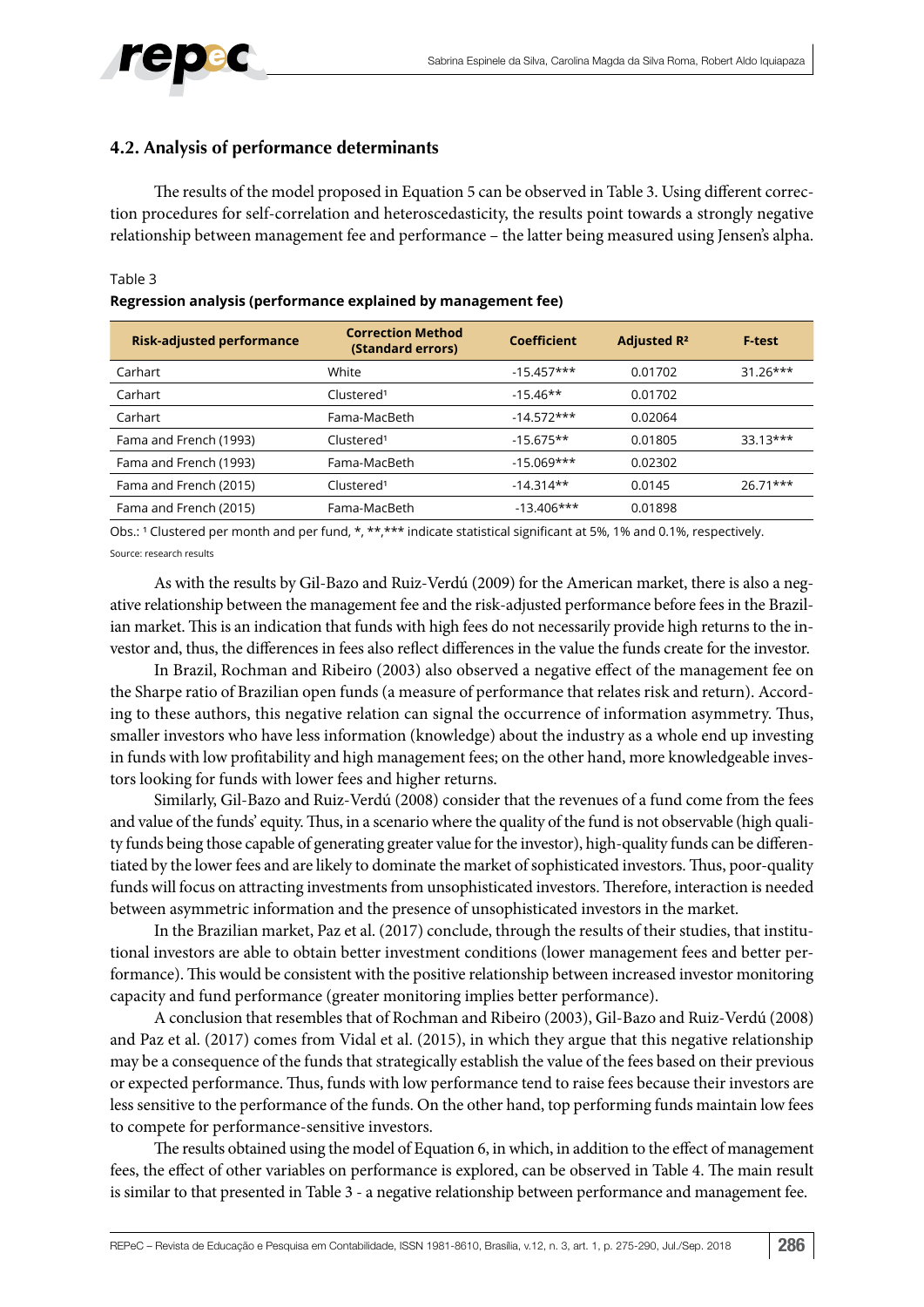

|                | Performance measured using the Carhart model (1997)         |                                   |            |  |
|----------------|-------------------------------------------------------------|-----------------------------------|------------|--|
|                | Coefficient                                                 | Adjusted R <sup>2</sup><br>F-Test |            |  |
| Intercept      | $-0.1089**$                                                 |                                   |            |  |
| Management fee | $-10.443***$                                                |                                   |            |  |
| Age            | $-0.00184***$                                               |                                   |            |  |
| <b>NE</b>      | $0.00742***$                                                |                                   |            |  |
| Seal           | 0.03029                                                     | 0.04916                           | $7.017***$ |  |
|                | Performance measured using the Fama and French model (1993) |                                   |            |  |
|                | Coefficient                                                 | Adjusted R <sup>2</sup>           | F-Test     |  |
| Intercept      | $-0.01006**$                                                |                                   |            |  |
| Management fee | $-10.605***$                                                |                                   |            |  |
| Age            | $-0.001984***$                                              |                                   |            |  |
| <b>NE</b>      | $0.006843***$                                               | 0.04622                           | $6.640***$ |  |
| Seal           | 0.02854                                                     |                                   |            |  |
|                | Performance measured using the Fama and French model (2015) |                                   |            |  |
|                | Coefficient                                                 | Adjusted R <sup>2</sup>           | F-Test     |  |
| Intercept      | $-0.0979**$                                                 |                                   |            |  |
| Management fee | $-9.0575**$                                                 |                                   |            |  |

#### Table 4

#### **Regression analysis (performance explained by management fee and control variables)**

Obs.: \*, \*\*,\*\*\* indicate statistical significance at 5%, 1% and 0.1%, respectively. In the regressions, dummies were added to control for the months. White's Correction for heteroscedasticity was used.

Seal -0.02526 0.04744 6.797\*\*\*

Source: research results

Age  $-0.0021***$ NE 0.0066\*\*\*

Based on the results, we can observe a negative relationship between the fund's management fee, as well as its age, and fund performance. This is in line with the results found by Milani and Ceretta (2013), although the authors emphasize that the influence of age depends on the category of funds analyzed. This brings evidence that funds that charge a higher management fee tend to deliver poorer performance.

The fund's net worth has a positive relation with its performance, in line with the findings of Milani and Ceretta (2013), Carneiro (2014), Milan and Eid Junior (2014) and Paz et al. (2017), although it differs from the results found by Chen et al. (2004). This result strengthens the idea that larger funds are capable of generating better risk-adjusted performance for their investors.

Milani and Ceretta (2013) argue that increases in the net worth of the funds may lower costs for the manager insofar as they provide economies of scale. Milan and Eid Junior (2014) also argue that, as the funds grow they gain negotiation power, which may facilitate the dilution of operating costs.

The coefficient of the variable Seal, although positive, was not statistically significant. Thus, there is no evidence to assert that funds with the Anbima seal of best practices perform better. This result corroborates the results of Paz et al. (2017).

It is inferred based on the study results that investors wishing to invest in active Ibovespa funds should pay attention to the management fee charged by this fund, its size (shareholders' equity) and its age, so as to try to infer which will provide the best performance. The difference in fees reflects a difference in the value the funds create for the investor.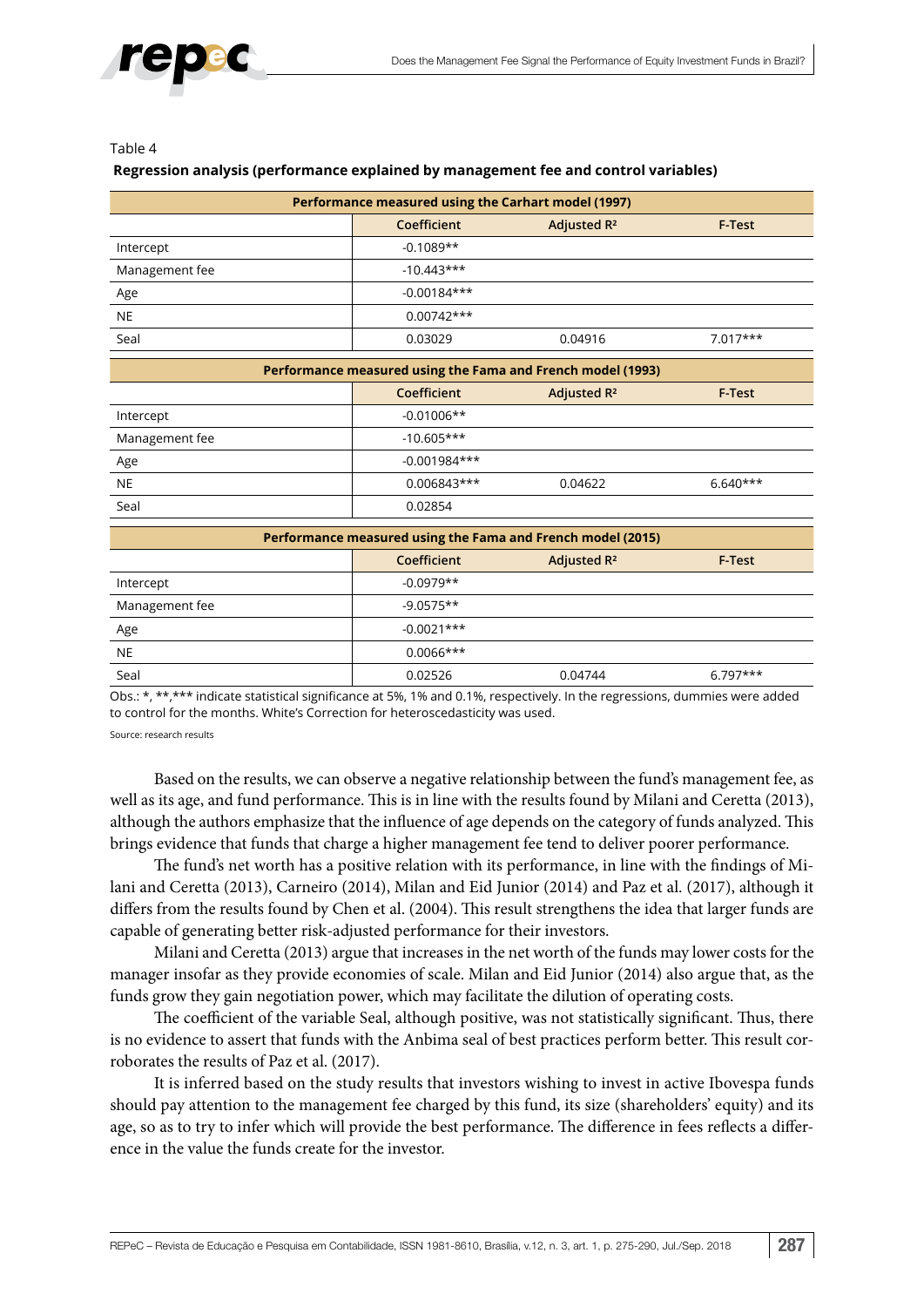# **5. Final Considerations**

The objective of this study was to analyze the observed relationship between management fee and risk-adjusted performance before fees for the Brazilian equity investment funds market (active Ibovespa) from January 2009 to September 2015.

The risk-adjusted performance before fees was calculated for each fund in the sample by regressing the surplus return of the fund against the risk factors of the Carhart (1997), Fama and French (1993,2015) models. Subsequently, we estimated the risk-adjusted performance for each fund as the difference between the surplus return before interest rates and the risk premium realized, defined as the beta vector multiplied by the vector of the factors performed each month.

It was concluded that the management fee has a negative relation with the risk-adjusted performance of the Brazilian active Ibovespa funds before fees. Thus, funds with higher fees provide a worse performance for investors. Consequently, investors could associate lower management fees with better performance. It is observed that the results found for the Brazilian market corroborate the studies of other authors - Gil-Bazo and Ruiz-Verdú (2009), Mansor et al. (2015), Vidal et al. (2015). As Rochman and Ribeiro (2003) highlight, however, this negative relation can signal the occurrence of information asymmetry. Hence, the incorporation of some variable that can capture this asymmetry is suggested for future work.

In addition, it is also concluded that larger funds generate a better performance for the investor and that the fund's age negatively affects its performance. The variable seal, which served as a proxy to measure the compliance of the funds with the best practices of corporate governance did not present statistical significance, but the observation of the influence of the corporate governance level on the performance of the fund should be better explored and remains as a suggestion for future studies.

This research extends the results of the literature as follows: it shows that there is a negative relation between management fee and performance, even when controlling for variables such as size, age and quality in terms of corporate governance. In addition, this relationship exists independently of the model used to measure fund performance. In addition, it presents more current evidence and for an emerging market. Also, it provides evidence that there is no relationship between best corporate governance practices and the achievement of good performance.

In practical terms, this research shows that investors should pay attention to the value of the management fee when selecting an active fund to invest in, as this may erode the performance delivered to the shareholder. Similarly, managers need to pay attention to management practices in order to minimize the cost of management, so as to reduce management fees and deliver better performance.

These study results come with limitations, the type of fund chosen, by the models analyzed and by the temporal cut may have exerted influence. Another limitation is the fact that other costs associated with investment fund management could not be taken into account, such as the transaction costs and other variables that may be related with fund performance. Thus, for the sake of future studies, we suggest analyzing the influence of other variables on the performance and extending the study to other types of funds and/or methods (non-parametric regressions for example).

# **References**

- Alda, M., Andreu, L. & Sarto, J. L. (2017). Learning about individual managers' performance in UK pension funds: The importance of specialization. *The North American Journal of Economics and Finance*, *42*, pp. 654-667. doi: https://doi.org/10.1016/j.najef.2017.09.006
- Anbima (2016). Fundos de Investimentos. Relatórios, boletim, mar. 2016. Recuperado em 17 de março, 2016 de http://portal.anbima.com.br/informacoes-tecnicas/boletins/fundos-de-investimento/Documents/ BoletimFI\_201603.pdf.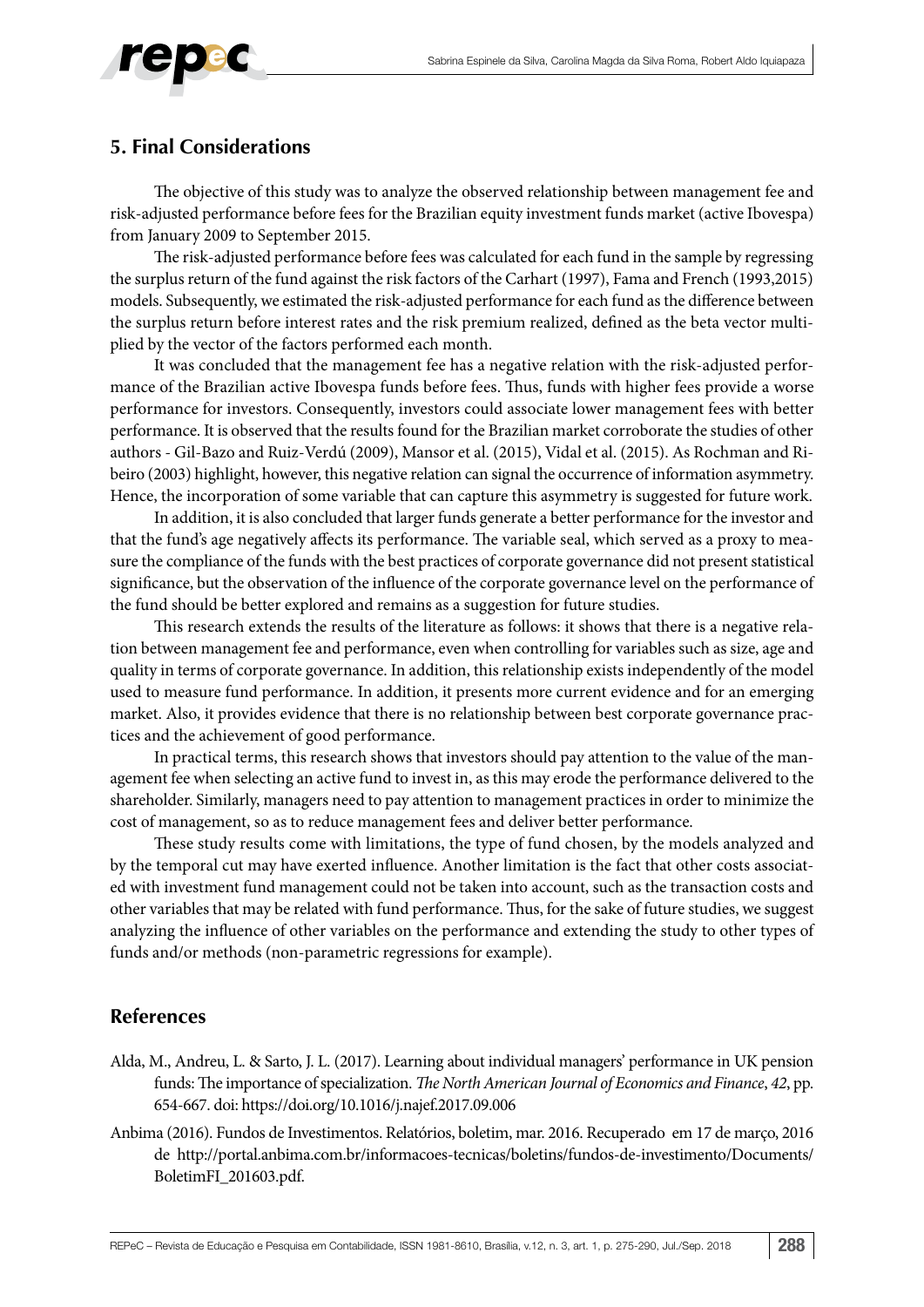

- Anbima (2017). Associação Brasileira das Entidades dos Mercados Financeiros e de Capitais. Fundos de Investimento – Consolidado Histórico de Fundos de Investimento, janeiro de 2017. Recuperado em 14 de janeiro, 2017 de http://www.anbima.com.br/pt\_br/assuntos/fundos-de-investimento.htm
- Anbima, & Fgv (2016). Associação Brasileira das Entidades dos Mercados Financeiros e de Capitais; Fundação Getúlio Vargas. Indústria de Fundos de Investimento. Anuário 2016. Recuperado em 07 de abril, 2017 de http://cef.fgv.br/sites/cef.fgv.br/files/Anuario\_FGV%202016\_internet.pdf
- Carhart, M. M. (1997). On persistence in mutual fund performance. *The Journal of Finance*, *52*(1), pp. 57-82. doi: https://doi.org/10.1111/j.1540-6261.1997.tb03808.x
- Carneiro, R. L. A.(2014). A Influência da Certificação dos Administradores de Carteira Brasileiros no Desempenho de Fundos de Investimento. Dissertação de Mestrado em Administração - Centro de Pós-Graduação e Pesquisa em Administração- FACE-UFMG, Belo Horizonte, MG, Brasil..
- Castro, B. R. & Minardi, A. M. A. F. (2009). Comparação do desempenho dos fundos de ações ativos e passivos. *Revista Brasileira de Finanças*, *7*(2), pp. 143–161.
- Chen, J., Hong, H., Huang, M. & Kubik, J. D. (2004). Does fund size erode mutual fund performance? The role of liquidity and organization. *The American Economic Review*, *94*(5), pp. 1276-1302. doi: https://doi. org/10.1257/0002828043052277
- CVM (2014). Comissão de Valores Mobiliários. Texto Integral da Instrução CVM n.º 555, de 17 de dezembro de 2014, com as Alterações Introduzidas pelas Instruções CVM n.º 563/1, 564/15 E 572/15. Dispõe sobre a constituição, a administração, o funcionamento e a divulgação de informações dos fundos de investimento. Rio de Janeiro, RJ, Brasil.
- CVM (2014). Fundos de investimento. Comissão de Valores Mobiliários (Cadernos CVM, 3). Rio de Janeiro: Comissão de Valores Mobiliários, 40.
- Dalmácio, F. Z., Nossa, V. & Zanquetto Filho, H. (2007). Avaliação da relação entre a performance e a taxa de administração dos fundos de ações ativos brasileiros. *Revista de Educação e Pesquisa em Contabilidade*, *1*(3), pp. 1-20.
- Dalmácio, F. Z., Nossa, V., Louzada, L. C. & Santanna, D. P. (2010). A Relação entre a Performance (Risco x Retorno) e a Taxa de Performance, Cobrada ou Não pelas Instituições Administradoras dos Fundos de Ações Ativos Brasileiros: uma Abordagem à Luz da Teoria de Agência. Congresso USP de Controladoria e Contabilidade, São Paulo, SP, Brasil, 5.
- Dellva, W. L. & Olson, G. T. (1998). The relationship between mutual fund fees and expenses and their effects on performance. *Financial Review*, *33*(1), pp. 85-104. doi: https://doi.org/10.1111/j.1540-6288.1998. tb01609.x
- Fama, E. F. & French, K. R. (2015). A five-factor asset pricing model. *Journal of Financial Economics, 116*(1), pp. 1-22. doi: http://dx.doi.org/10.1016/j.jfineco.2014.10.010
- Fama, E. F. & French, K. R.(1996). The CAPM is wanted, dead or alive. *The Journal of Finance*, *51*(5), pp. 1947- 1958. doi: https://doi.org/10.1111/j.1540-6261.1996.tb05233.x
- Fama, E. F. & French, K. R. (1993). Common risk factors in the returns on stocks and bonds. *Journal of Financial Economics*, *33*(1), pp 3-56. doi: https://doi.org/10.1016/0304-405X(93)90023-5
- Favero, L. P., Belfiore, P., Silva, F. D. & Chan, B. L. (2009). Análise de dados: modelagem multivariada para tomada de decisões. Rio de Janeiro: Elsevier.
- Gil-Bazo, J. & Ruiz-Verdú, P. (2009). The relation between price and performance in the mutual fund industry. *The Journal of Finance*, *64*(5), pp. 2153-2183. doi: https://doi.org/10.1111/j.1540-6261.2009.01497.x